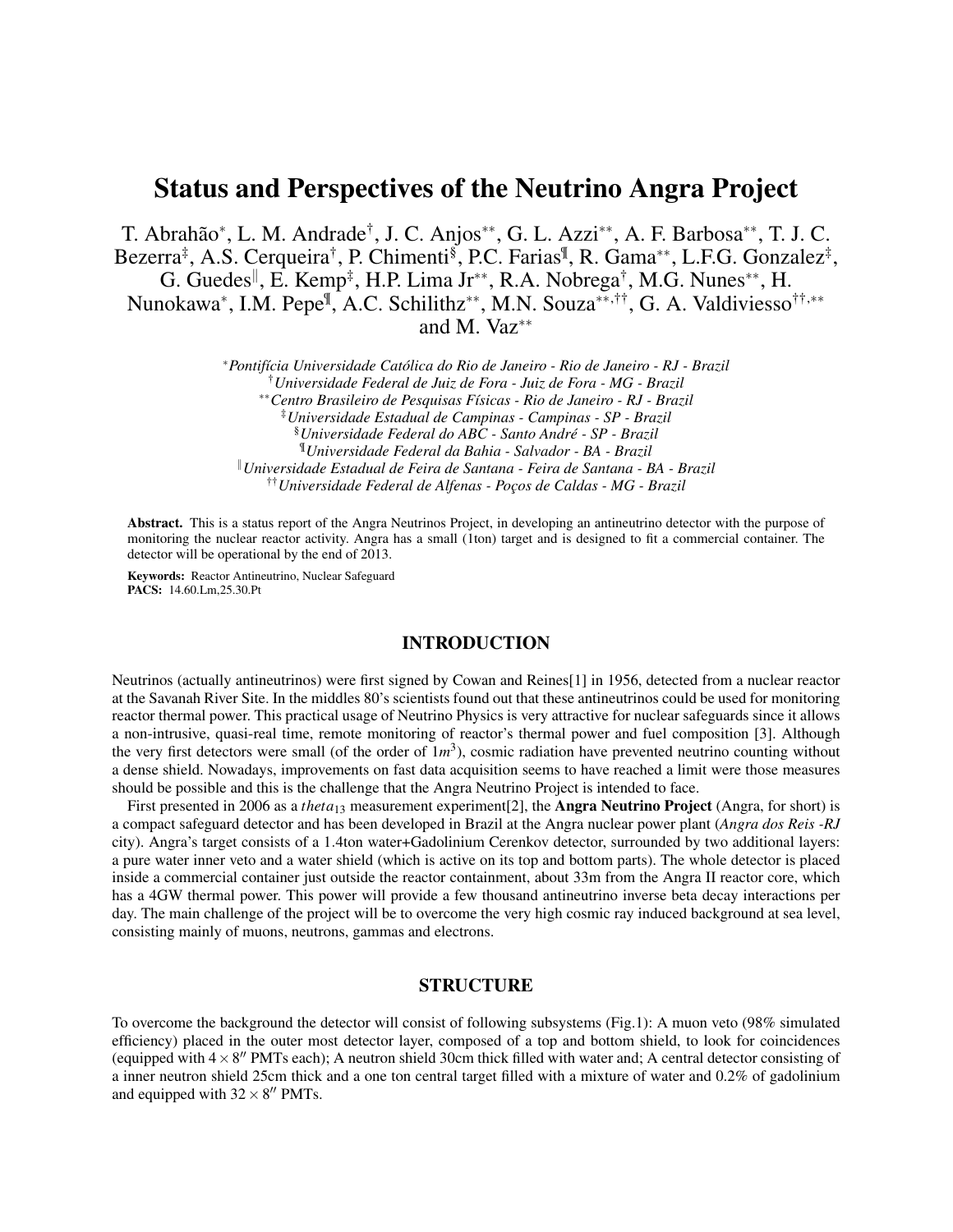

FIGURE 1. Geant4 model of the detector configuration: A central Target, with  $1m^3$  fiducial volume, filled with water and Gd(0.2% by mass), equipped with 32 PMTs; A surrounding Inner Veto, filled with pure water and watched by 8 PMTs; A Water Shield, divided into three parts: a lateral tank (not PMTs) and a top and a bottom layer, equipped with 4 PMTs each, acting as an active shield. The total water shielding power is approximately 1m.



FIGURE 2. Number of photoelectrons (p.e.) produced in the PMTs of each of the three sensitive part of the detector.

## EVENT RATE

The relation between antineutrino flux detected and thermal power is linear. Using the geant model and GPS coordinate system, the relative position between the detector and the reactor core is determined, with a center to center distance of 33m. A Monte Carlo (MC) simulation showed that the expected number of event is  $4.5 \times 10^3$  per day (0.05Hz), inside the fiducial volume. The average number of p.e. generated inside the target, per neutrino event (positron Cerenkov and neutron capture) is around 5Hz.